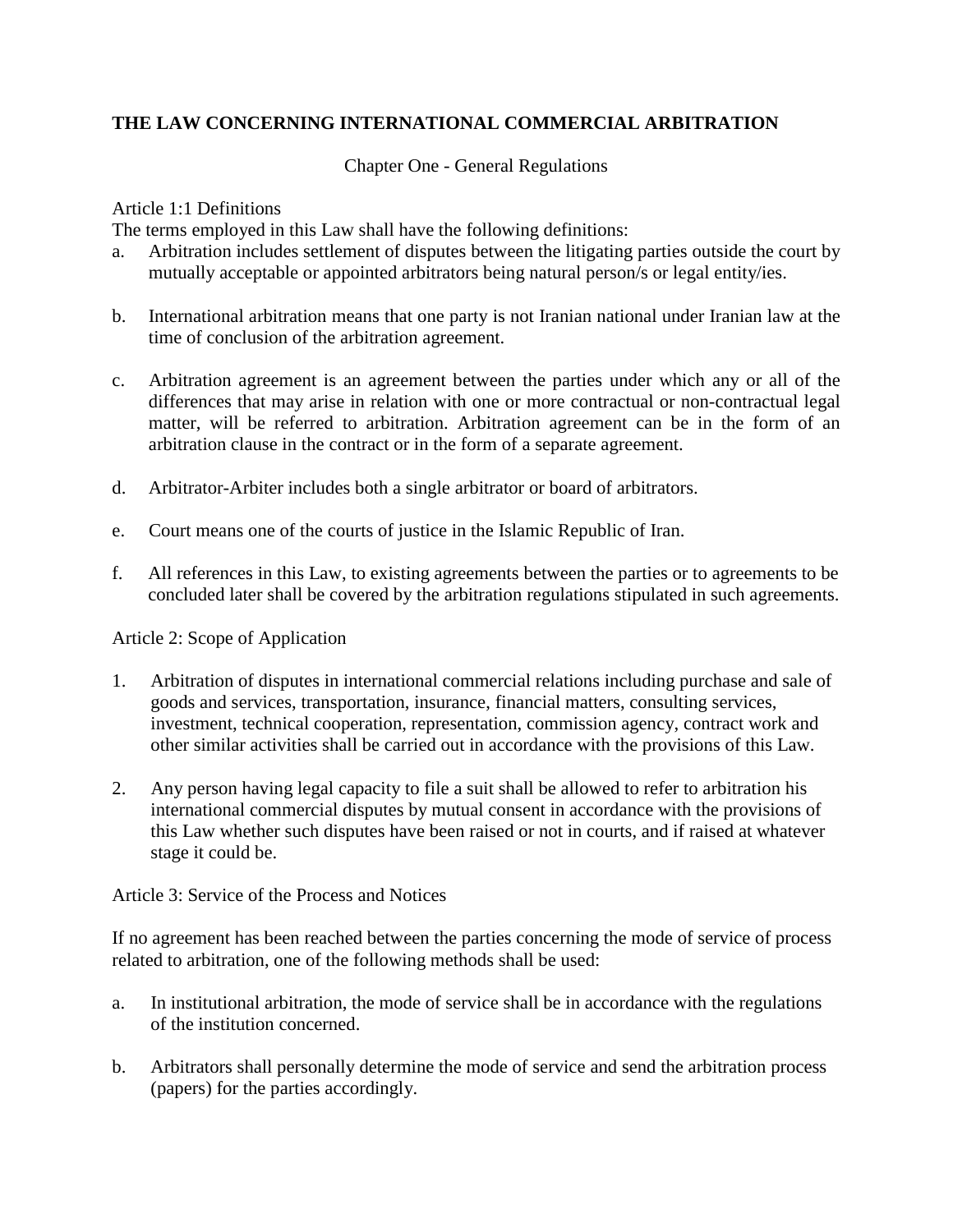- c. An arbitration applicant may serve a notice, for referring the matter to arbitration, on the other party through return registered letter, fax, telex, telegram, legal notice and alike. The said application shall be considered as having been duly served when:
	- 1. the receipt by the addressee of the notice (application) will be acknowledged,
	- 2. the addressee takes measures in accordance with the provisions of the notice (application) or
	- 3. The addressee, negatively or positively, gives an appropriate response.

#### Article 4: Commencement of Arbitration Proceedings

- a. Arbitration shall commence when the arbitration application will be notified to the arbitration respondent according to the provisions of Article 3 above, unless the parties (to the arbitration) agree otherwise.
- b. Except in cases where other regulations have been ordained, arbitration notice (application) shall include the following:
- 1. Notice (application) referring disputes to arbitration.
- 2. Particulars (names and addresses) of the parties.
- 3. Details of the claim and relief sought.
- 4. Arbitration condition and/or arbitration agreement.

Arbitration notice (application) may contain information about the number of arbitrators and the method of their election as stipulated in Chapter 3 of this Law and also about agreements, contracts and events which have caused eruption of disputes.

#### Article 5: Waiver of Objection

Where one party, being aware of a failure in observing any non-authoritative regulations of this Law or any failure in observing the conditions of the arbitration agreement which failure may lead to removal of an arbitrator, continues with arbitration and fails to raise any objection immediately or within a deadline fixed for this purpose, it shall be considered that such party has waive d his right for objection.

Article 6: Supervisory Authority

- 1. The o~1igations under Article 9, Clauses 3 and 4; Article 11, Clause 3; Article 13, Clause 1; Article 1; Article 14, Clause 3; and Articles 16, 33 and 35 shall be fulfilled by public courts located in provincial capitals where the seat of arbitration is located. As long as the seat of arbitration has not been determined, such obligations shall be fulfilled by Tehran's public court. The decisions of the court in these instances shall be final and binding.
- 2. In institutional arbitration, fulfillment of the, obligations stipulated in Clauses 2 and 3 of Article 11, Clause 3 of Article 13 and Clause 1 of Article 14 shall be the responsibility of the arbitration institution concerned.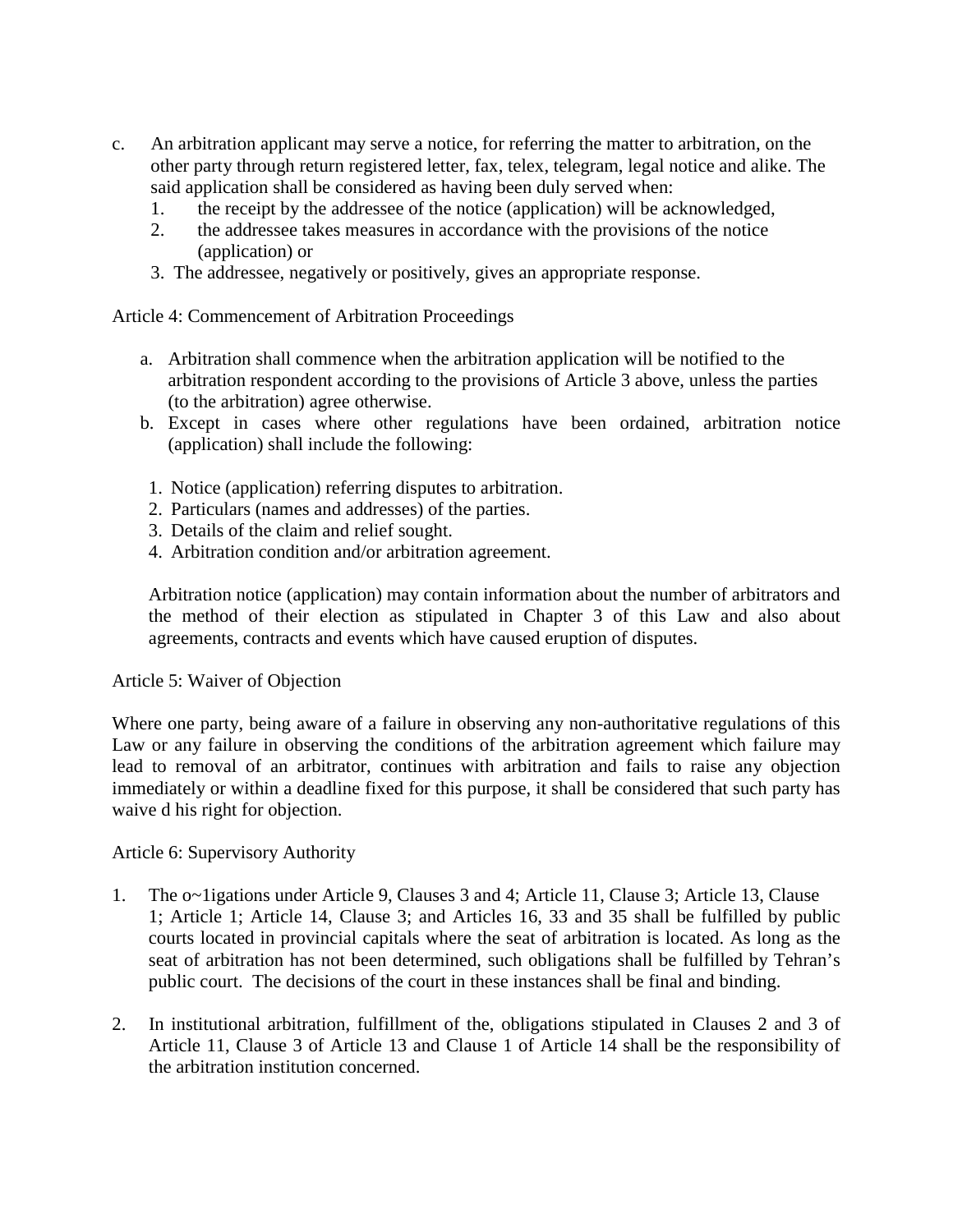#### Chapter Two - Arbitration Agreement

#### Article 7: Arbitration Agreement Format

The arbitration agreement shall be signed by both parties by way of signature of a document or through exchange of letter, telex, telegram or alike evidencing acceptance of arbitration by both parties. Further, it shall be possible that one party claim the existence of an agreement concerning arbitration through an application or a notice and the other party practically accept it.

An arbitration clause in a contract providing for arbitration shall be considered an independent arbitration agreement.

Article 8: Arbitration Agreement and Pending Actions

A court coming to the handling of any legal proceedings being the subject of an arbitration agreement, shall refer the litigating parties to arbitration, if so demanded by any one of the parties. Such demand may be made up to the end of the first court session unless the court holds that the arbitration agreement is null and void or can not be executed. Raising litigation in court shall not prevent commencement or continuation of arbitration procedure and issuance of arbitration award.

Article 9: Arbitration Agreement and Writ of Attachment or Injunction

Each party may demand, prior to or during arbitration investigation, from the chief justice mentioned in Article 6 above, issuance of a writ of attachment or injunction.

Chapter Three - Composition of the Panel of Arbitrators

Article 10: Number of Arbitrators

Determination of the number of arbitrators shall be the responsibility of the parties to the dispute. If not determined, the board of arbitrators shall comprise three members.

Article 11: Appointment of Arbitrators

- 1. The parties to a dispute shall agree, duly observing the provisions of Clauses 3 and 4 of this Article, on the method of appointment of arbitrators. The Iranian party can not, as long as a dispute does not occur, bind himself in any manner whatsoever that in case of occurrence of a dispute it shall be resolved by way of arbitration of one or more arbiters or by a board of arbiters, having the same nationality as that of the party to the transaction.
- 2. If there is no agreement as such, the case shall be handled as follows:
	- a. For appointment of the members of the board of arbitrators, each party will choose his favorite arbitrator. The elected arbitrators shall then appoint an umpire (a presiding arbitrator). Should one of the parties fail to appoint, within a period of thirty days from he date of commencement of arbitration, his favorite arbitrator or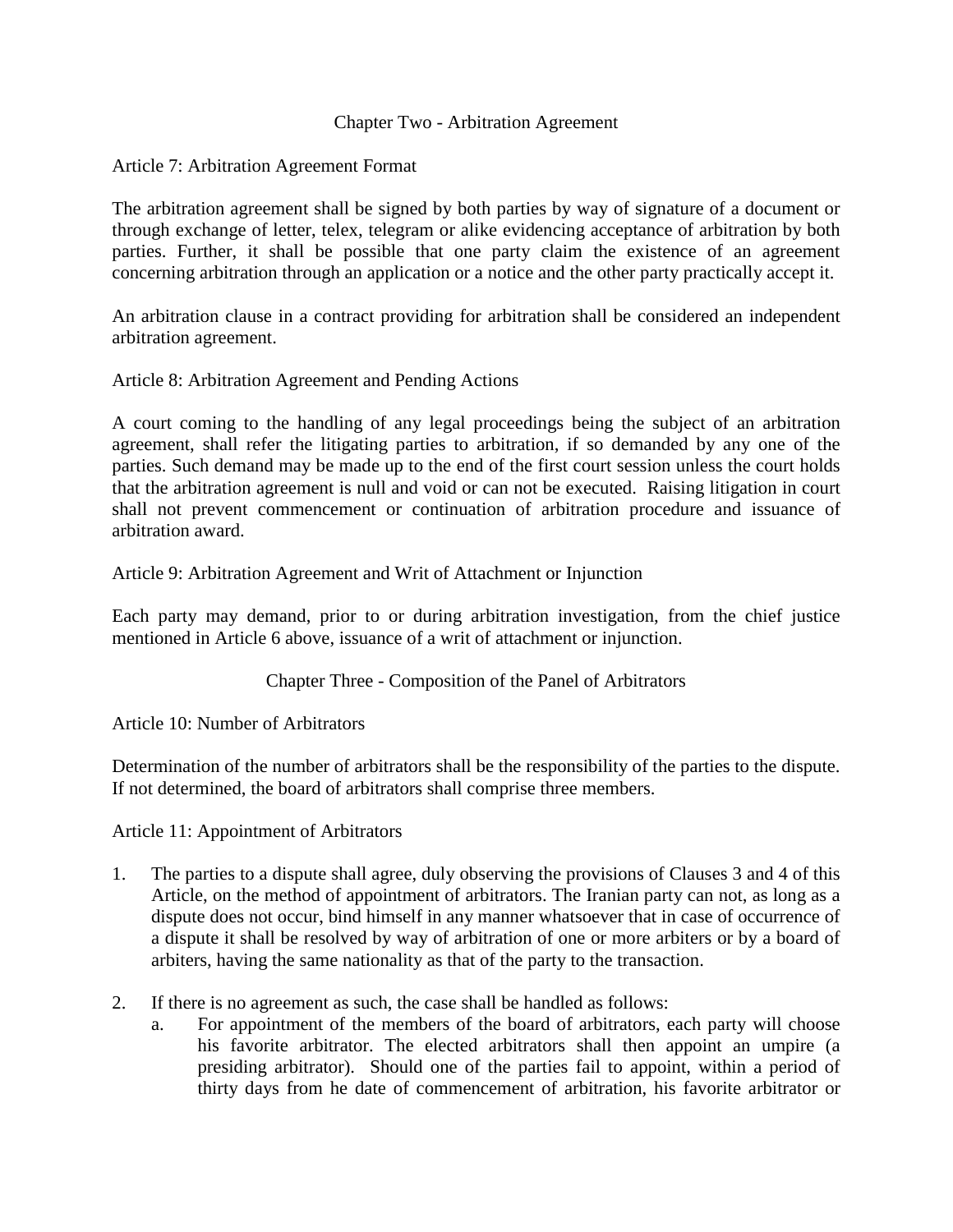confirm the appointment of his arbitrator, or if the elected arbitrators fail to agree, within a period of thirty days from the date of their appointment, about an umpire, then such appointment of the arbitrator for the abstaining party or the umpire shall be carried out in accordance with the provisions of Article 6 above upon a request by one of the parties, as the case may be.

- b. In case of agreeing on a single arbiter, he shall be appointed by the authority mentioned in Article 6 above, upon a request by one of the parties if they fail to agree on appointment of an arbitrator.
- 3. Where a party fails to comply with the mutually agreed method for appointment of the arbitrator and/or the parties or the elected arbitrators do not come to an agreement and/or a third party, whether legal entity or natural person, fails to fulfill the responsibility entrusted to him in this respect, each of the parties shall be authorized to refer to the authority mentioned in Article 6, to make a decision unless another method has been agreed upon by the parties.
- 4. The appointing authority shall be required to observe all the conditions agreed upon by the parties for appointment of "arbitrator" and maintain the independence and impartiality of the "arbitrator'. In any case, the umpire shall be elected from the nationals of a third country. The arbitrator of the abstaining party shall not be elected from among the nationals of the country of the opponent party.
- 5. Where the parties agree, in the arbitration agreement, that certain person/s arbitrate in case of occurrence of dispute and such person/s refuse or be unable to handle the case, then the arbitration agreement shall be considered as null and void unless the parties agree on the arbitration of other person/s or agree otherwise.
- 6. In cases where more than two parties are involved in arbitration and the parties have not agreed otherwise, the board of arbitrators shall be appointed as follows:
	- a. The plaintiff shall appoint one arbitrator. In case of multiplicity, the plaintiffs shall jointly appoint one arbitrator. The arbiter of defendant/s shall be appointed in the same manner. Should the plaintiffs or the defendants fail to agree on their arbitrator, the arbiter of each of the parties (plaintiffs and defendants) shall be appointed by the authority described in Article 6 above.
	- b. Appointment of the umpire shall be the responsibility of the elected arbitrators. If they do not reach an agreement, the umpire shall be appointed by the authority mentioned in Article 6 above.
	- c. Where a dispute occurs as to whether one or more of the parties must be considered as being defendants or plaintiffs, then the board of arbiters shall comprise three members appointed by the authority mentioned in Article 6 above.
	- d. Other cases in multilateral arbitration including replacement and omission shall be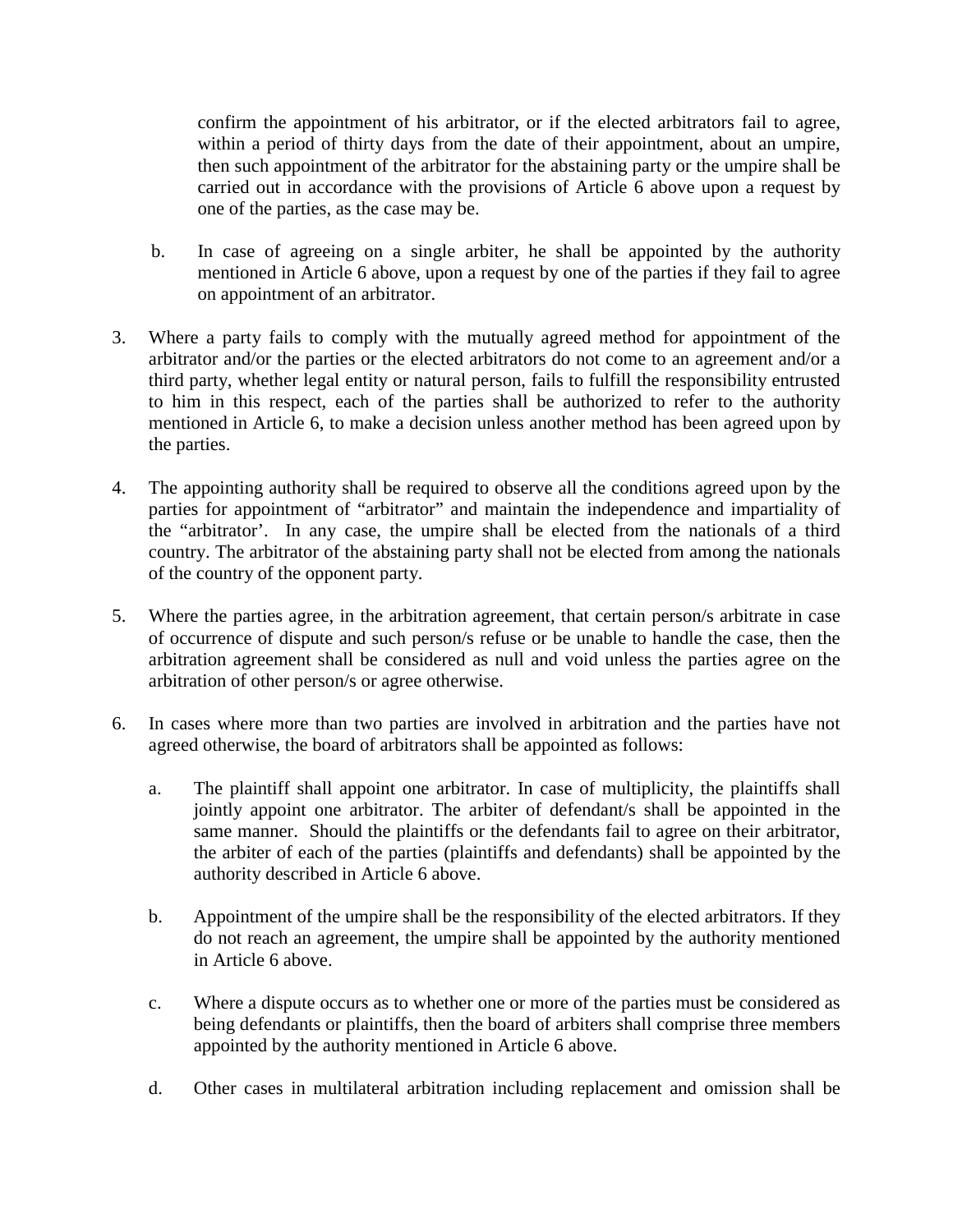subject to the regulations set for bilateral arbitration.

Article 12: Objecting to Appointment of an Arbiter

- 1. Appointment of an arbiter may be objected to if the existing circumstances and conditions cause justified doubt regarding his impartiality and independence, and/or in case the arbiter does not possess the qualifications agreed upon by the parties. Each party shall be allowed to replace his arbiter due to any reasons he may come to know after appointment of his arbiter.
- 2. A person proposed to act as arbiter shall be under the obligation to declare and make known all the circumstances and conditions that may cause justified doubt about his neutrality and independence. The appointed arbiter shall likewise inform, without delay, the parties of the occurrence of any such circumstances and conditions, from the date of his appointment as "arbiter" and also during the arbitration proceedings, unless he has already informed the parties of such circumstances and conditions.

Article 13: Objection Formalities

- 1. The parties shall agree on the formalities for objecting to and replacing their arbiters.
- 2. In case of lack of such agreement, the party intending to object to the appointment of an "arbitrator" shall inform, within a period of fifteen days from the date of being informed of the establishment of "arbitration" or of any conditions and circumstances mentioned in Clause (1) above, the "arbitrator" concerned, in a brief, of the reasons for objection. The "arbitrator" shall make decision on the validity of the objections unless he resigns from his position or the opponent party accepts the objections.
- 3. Should an objection made in compliance with Clauses (1) and (2) above fail to be accepted, the party objecting to the appointment of an "arbitrator" shall be authorized, within a period of thirty days after the date of service of the notice containing refusal of the objection, to demand, from the authority described in Article (6), to investigate and decide on the objection. As long as such demand will be under investigation, the "arbitrator" shall be allowed to continue the proceedings and issue award.

Article 14: Omission and/or Nonfeasance

- 1. Should an arbiter become unable, in practice or by virtue of law, to fulfill his responsibilities and/or fails to carry out his obligations due to any other reasons, his assignment shall be terminated. In case of dispute between the parties on removal of arbitrators each party may call on the authority described in Article (6) above to decide about the termination of the assignment of such "arbitrator".
- 2. Mere renunciation and/or acceptance by the other party or termination of assignment of an "arbitrator" shall not be construed as confirmation and acceptance of the reasons for objection, default or nonfeasance.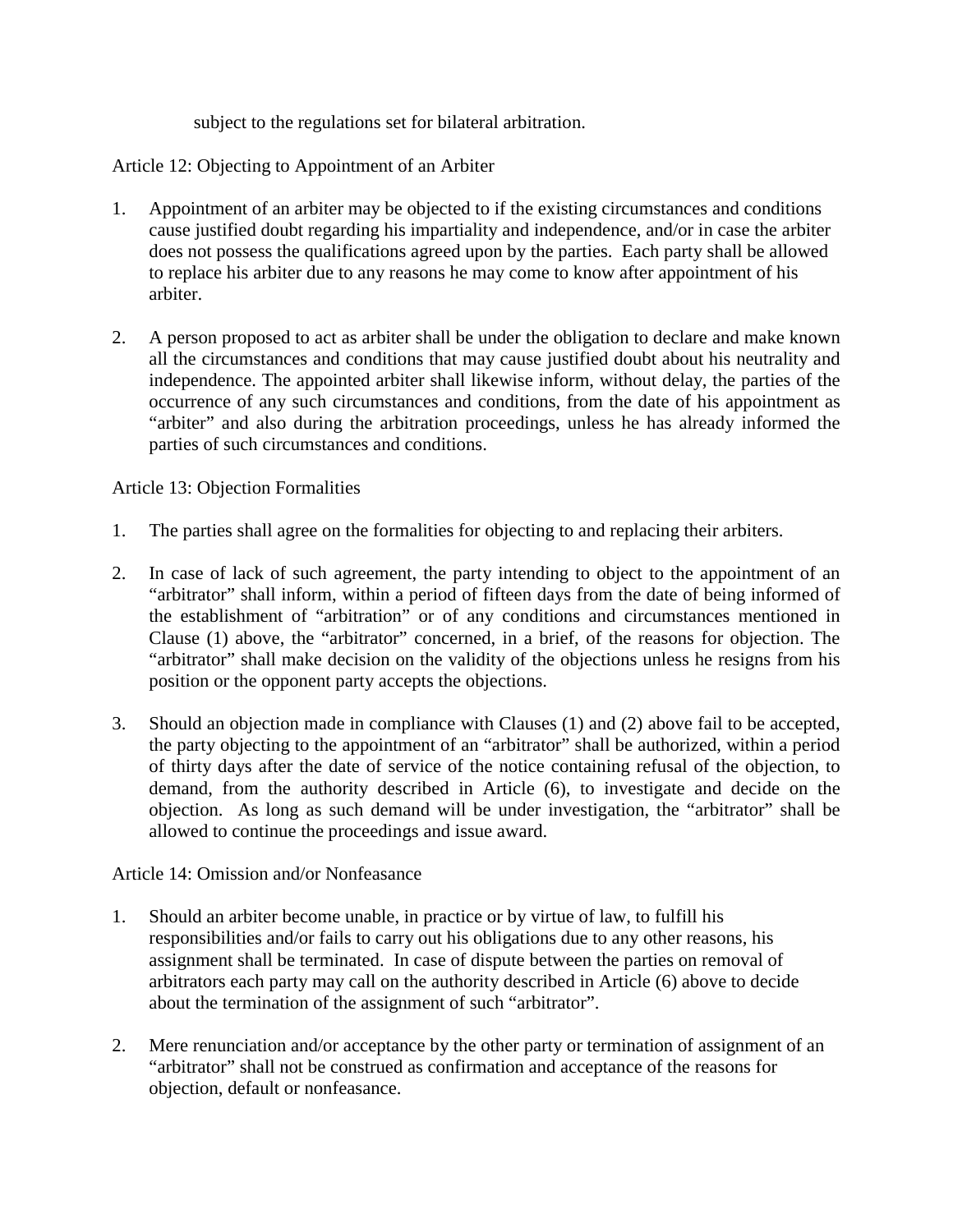Article 15: Appointment of Substitute Arbitrator

Where the office of an "arbitrator" is terminated by virtue of Articles (13) and (14) or due to resignation or agreement of the parties to terminate his services or due to any other reasons, a substitute "arbitrator" shall be appointed in accordance with the regulations governing the appointment of the arbitrator which has been substituted.

## Chapter Four - Competence of Arbitrator

Article 16: Determining the Competence

- 1. An arbiter may decide about his own competence and also about the existence and/or validity of the arbitration agreement. An arbitration clause being part of a contract shall be considered an independent agreement for the purposes of this Law. The decision of the "arbitrator" concerning cancellation and annulment of such agreement, in itself, may not be construed as the annulment of the arbitration provided under a contract.
- 2. Objection to the competence of an "arbitrator" may not be made after submission of the statement of defense. The mere appointment of "arbitrator" and/or contributing to his appointment by a party shall not prevent objection to the competence of the arbitrator. Objection to "arbitrator's" action as to being beyond his jurisdiction (competence) during the process of arbitration shall be made immediately after it occurs. An arbitrator may accept, in any of the above cases, an objections given after the due date provided that he considers the delay as justifiable.
- 3. In case of objection to the competence and/or to the existence or validity of the arbitration agreement (except in cases where the parties, have agreed otherwise) the "arbitrator" shall decide on the objection as a priority matter before examining the merits of the case. Decision about objection to "arbitrator" stepping out of the limits of his capacity which may occur during the arbitral investigation process, may be made part of the award of arbitration. Should an "arbitrator" confirm his competence at the outset, each one of the parties shall be allowed to request, within thirty days after the date of service of the relevant notice, the court mentioned in Article (6) to investigate and make a decision. As long as such request is under investigation, the "arbitrator" shall continue his investigation and may also give his award.

Article 17: Power of an "Arbitrator" in Issuing Injunctions

An "Arbitrator" may issue injunction upon a request by a party in matters related to the dispute which require immediate suggestion on the proper course to pursue unless the parties have agreed otherwise. In such case, the "arbitrator" may prescribe that the party applying for injunction shall deposit a proper guarantee. In both cases, should the other party deposit a guarantee compatible with the subject of the injunction, the "arbitrator" shall nullify the injunction.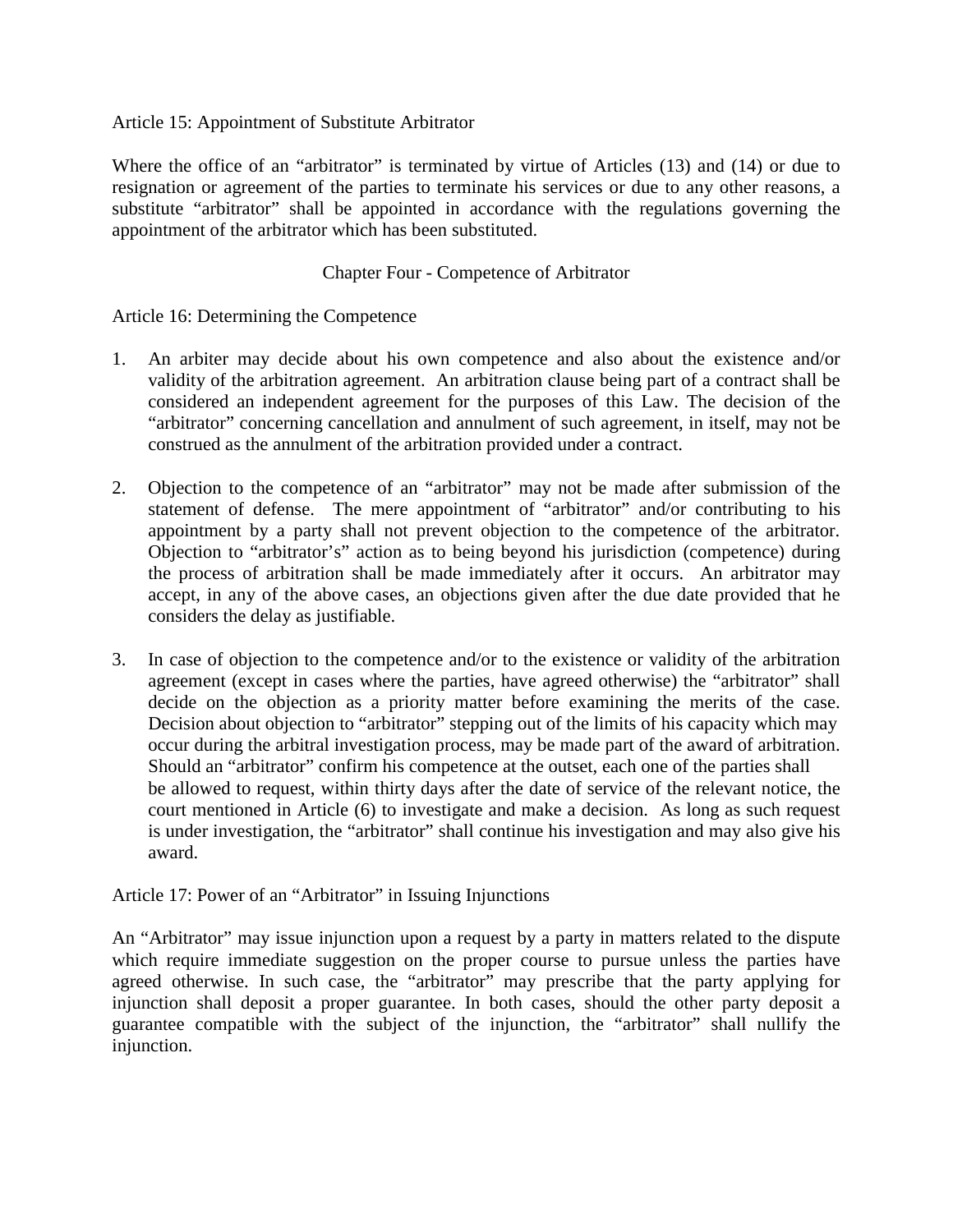## Chapter Five - Method of Arbitral Investigation

## Article 18: Equal Treatment of the Parties

Treatment of the parties shall be equal. Adequate opportunity shall be given to each party to initiate proceedings, defend against a counterclaim and offer arguments.

## Article 19: Determining the Rules of Investigation

- 1. The parties may agree on the arbitration procedures provided that they observe the imperative rules of this Law.
- 2. In the absence of such 'agreement, an "arbitrator" shall appropriately administer and take charge of arbitration with due observation of the regulations of this Law. Recognition of the relations, relevance and value of any argument shall be the responsibility of the "arbitrator".

## Article 20: Venue of Arbitration

- 1. Arbitration shall take place at a mutually agreed venue. In case of lack of agreement, the venue of arbitration shall be determined by the "arbitrator" with due consideration of the circumstances and conditions of the case and easy access for the parties.
- 2. The "arbitrator" may convene meetings at a venue at his discretion for consultation between the members, hearing the testimony of witnesses and the experts appointed by the parties, or for inspection of goods and other properties and/or deeds and documents unless the parties have agreed otherwise.

# Article 21: Language

The parties shall agree on the language/s to be used in arbitration proceedings. Otherwise, the "arbitrator" may determine the language/s to be used in arbitration. The agreement of the parties or a decision by the "arbitrator" in this regard shall include any letters of defense, documents and evidences furnished by the parties, deliberations of the investigation proceedings, "arbitrator's" correspondence and issuance of award.

#### Article 22: Petition and Defense

- 1. A plaintiff shall render, within the period agreed upon by the parties or determined by the "arbitrator", the obligations and other circumstances by virtue of which he considers himself as deserving, and also the points of dispute and petition or the damages he claims. The defendant shall also submit his plea regarding the said matters within the period agreed upon by the parties or determined by the "arbitrator". The parties may present all the related documents and evidences or a list of the documents and evidences they intend to submit later together with their petition or plea.
- 2. If no other arrangement has been agreed upon by the parties, each one of them may amend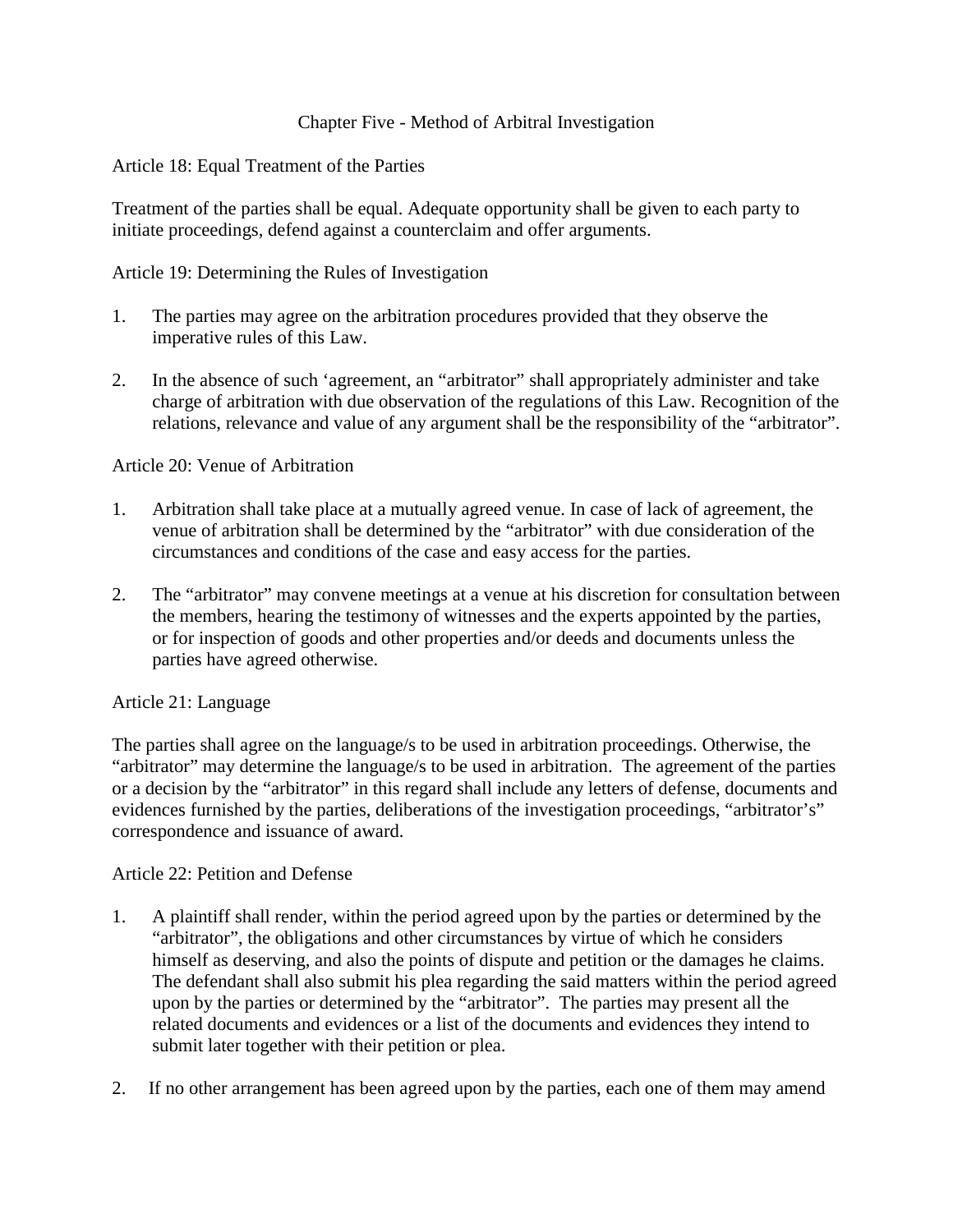or complete his petition or plea during arbitration proceedings unless the "arbitrator" does not authorize such amendment or completion due to delay or discrimination against the opponent party.

# Article 23: Hearing Session and Proceedings

- 1. Recognition of the necessity to convene a session for presentation of arguments and explanations shall be the responsibility of the "arbitrator". However, holding a hearing shall be obligatory if a party requests convening of a meeting at an appropriate time, unless the parties have agreed otherwise.
- 2. The "arbitrator" shall notify the parties with an adequate time-limit of the date and venue of any hearing sessions or investigation meetings for inspection of goods and/or other properties and/or examination of the documents of the parties.
- 3. All pleas, documents or other information presented to the "arbitrator" by a party as well as the experts opinions and any other reports or evidences that the "arbitrator" may refer to while making a decision, shall be notified to both parties.

# Article 24: Defaults of Each Party

- 1. If the plaintiff fails to present his notice (application) without a plausible excuse, the "arbitrator" shall issue a writ on annulment of arbitration request.
- 2. Should the defendant fail to submit his plea without a plausible excuse, the "arbitrator" shall continue the proceedings. Such default on the part of the defendant may not be construed as acceptance of the claims of the plaintiff by the defendant.
- 3. Should a party fail to attend hearings or to present his arguments, the "arbitrator" shall continue the proceedings and issue judgment on the basis of the existing documents.

# Article 25: Seeking Expert Opinion

An "arbitrator" may refer the matter, on cases he deems necessary, to experts and call on each party to provide any information related to the matter to the expert and prepare the ground for his access to the documents, goods or other properties for inspection, unless the parties have agreed otherwise. The expert shall attend the hearing after presentation of his written report and answer the questions upon request by a party and/or if the "arbitrator" so recommends. The parties may also introduce expert/s as witness/s concerning the points of dispute.

# Article 26: Joinder by a Third Party

Where a third party considers for himself an independent right in the subject of the arbitration and/or considers himself beneficiary in the rightfulness of one of the parties, he shall join the arbitration as long as the termination of proceedings have not been announced provided that he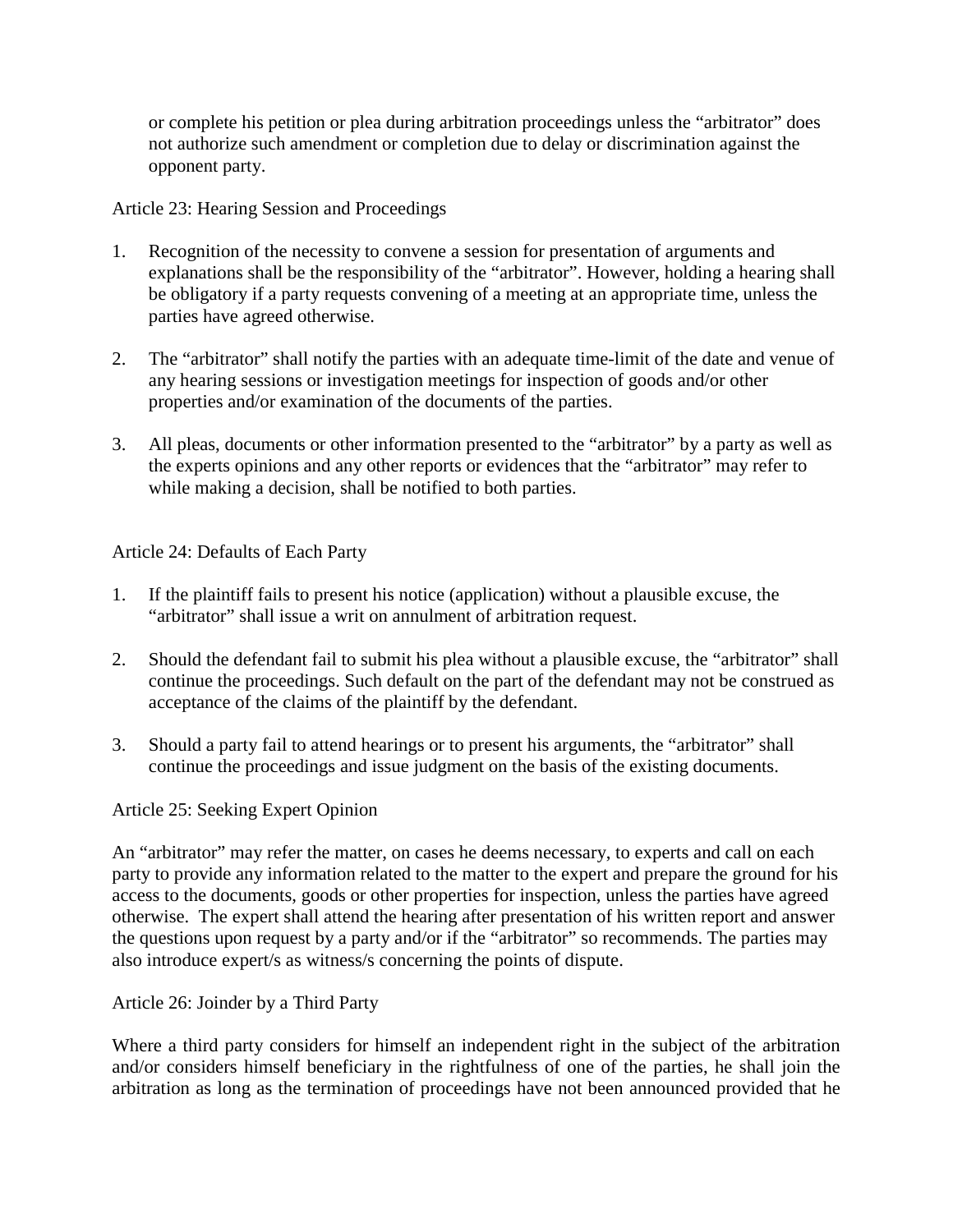accepts the validity of the agreement, arbitration rules and the "arbitrator" and his joinder shall not be objected to by either one of the parties.

# Chapter Six - Termination of Proceedings and Issuance of Award

Article 27: Governing Law

- 1. The "arbitrator" shall issue his award according to regulatory laws adopted by the parties for investigation of the merits of the dispute. Determination of the Laws or the legal system of a certain country, set in whatever way, shall be considered as referring to the substantive laws of that country. The rules for resolution of conflicts shall not be governed by the provisions of this Article unless the parties have agreed otherwise.
- 2. In case no governing law has been determined by the parties, the "arbitrator" shall take cognizance of the merits of dispute on the basis of a law which is compatible with the rules for resolution of conflicts.
- 3. Should the parties explicitly authorize the arbiter, he may give his award by bringing about a compromise made on the basis of equity in an arbitral manner.
- 4. "The Arbitrator" shall decide, in all cases, on the basis of the conditions of the contract, and also take into consideration the commercial practice of the subject concerned.

# Article 28: Compromise

If the parties resolve their disputes in the course of proceedings, through compromise, the "arbitrator" shall issue a writ on termination of arbitration. Should one of the parties demand for a compromise and the other party makes no objection, the arbiter shall issue the compromise agreement in the form of arbitration award on the basis of the mutually acceptable conditions and with due observation of the provisions of Article (30) below.

Article 29: Decision-Making by a Board of Arbitrators

In arbitrations practiced by more than one arbitrator, decisions of the board of arbitrators shall be made by a majority of the votes of the members of the board unless the parties agree otherwise.

Article 30: Form and Content of Award

- 1. Judgment (award) shall be in writing and meet the signature of the arbitrator/s. In cases where there are more than one arbitrator, the signature of the majority of the arbitrators shall be sufficient provided that the reasons for non-signature by other members will be mentioned.
- 2. All the reasons on which a judgment (award) has been relied upon shall be stated in the text of the award unless the parties agree not to mention such reasons, or the judgment (award) has been issued on the basis of the mutually agreed upon conditions pursuant to Article 28.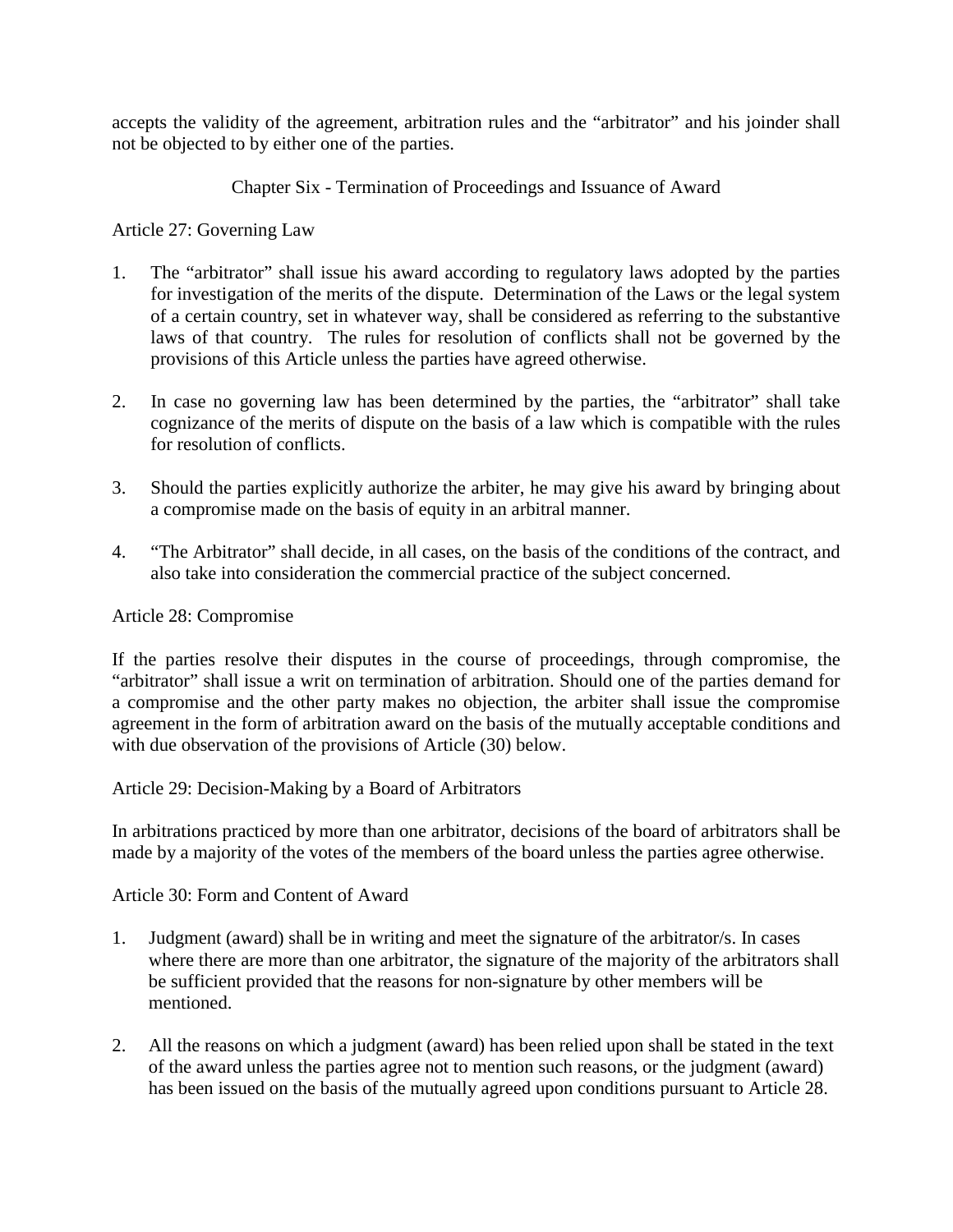- 3. The award shall contain the date and venue of arbitration being subject of Clause (1) to Article (20) hereof.
- 4. After the award has been signed, a copy thereof shall be given to each party.

Article 31: Termination of Proceedings

Arbitration proceedings shall terminate upon issuance of the final award or upon an order from the "arbitrator" in the following cases:

- 1. Withdrawal of the case by the plaintiff unless the defendant makes objection to such withdrawal and the "arbitrator" holds justified and legal interests for him in the final settlement of dispute.
- 2. Lack of possibility or lack of necessity for continuation of proceedings due to other reasons at the discretion of the "arbitrator".
- 3. Mutual agreement of the parties to terminate the proceedings.

Article 32: Amendment and Interpretation of the Award and Complementary Award

- 1. The "Arbitrator" shall amend any kind of errors in calculation, writing or similar errors in the judgment and/or remove ambiguity from it personally or upon a demand by each one of the parties. The time-limit for such demand by the parties shall be thirty (30) days from the date of service of the award. A copy of the said demand shall be sent to the other party. The "arbitrator" shall amend or make interpretations of the award within a maximum period of thirty (30) days from the date of receipt of the demand. Should he personally learn of any errors or of any ambiguity within a period of thirty (30) days from the date of issuance of the award, the arbiter shall likewise amend the award or make an interpretation thereof.
- 2. Each party, while sending a notice to the other party, may demand, within a period of thirty (30) days from the date of service of the award, from the "arbitrator" to issue a complementary judgment, regarding the claims he has filed but kept in abeyance. The "arbitrator" shall issue complementary judgment within a period of sixty (60) days provided that he recognizes the application as plausible. The "arbitrator", shall extend the said period, if necessary.
- 3. The provisions of Article (30) above shall also apply to the amendment, interpretation and making complementary judgments (awards).

Chapter Seven - Objection to the Award

Article 33: Application for Cancellation of the Award

1. The arbitration award shall be nullified by the court described in Article (6) above, upon a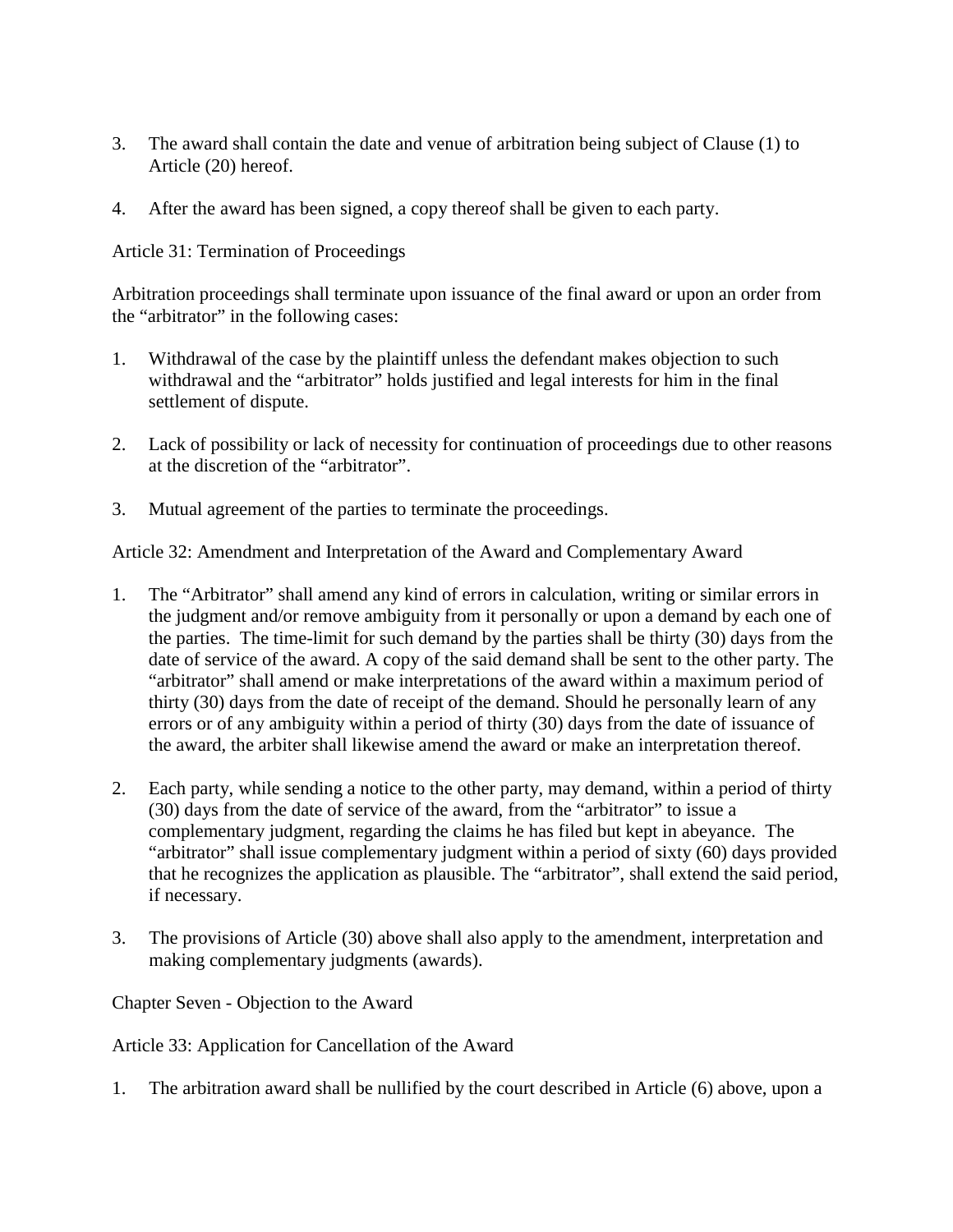request by one of the parties in the following cases:

- a. If a party lacks legal capacity.
- b. If the arbitration agreement is not valid by virtue of a law the parties have consented to and in case of silence on the governing law, it is in open contradiction with the Iranian law.
- c. If the regulations of this Law concerning notification of arbitrator appointment or arbitration application are not observed.
- d. If the annulment applicant fails to present his reasons out of his control.
- e. If the "arbitrator" issues a judgment beyond the sphere of his powers. Should the matters referred to arbitration be separable, only that part of the judgment which is beyond the powers of the "arbitrator" shall be nullified.
- f. If the composition of the board of arbitrators or the procedural law is not in accordance with the arbitration agreement and/or in case of silence and/or lack of existence of arbitration agreement being opposed to the provisions of this Law.
- g. If arbitration judgment includes the affirmative and effective view of the arbitrator whose replacement has been accepted by the authority described in Article (6) hereof.
- h. If the award of the arbitrator relies on a document whose fabrication has been proved by virtue of a final judgment.
- i. If a document is found, after the issuance of arbitrator's judgment, proving the rightfulness of the objector and is confirmed that the opponent party has concealed that document and/or has caused its concealment.
- 2. Concerning the cases mentioned in Clauses (h) and (i) of the above clause, the party having incurred a loss as a result of the forged or concealed document may request, prior to applying for cancellation of arbitration judgment, from the "arbitrator" to re-investigate the matter unless the parties agree otherwise.
- 3. Application for cancellation of an award set forth under Clause 1 above shall be delivered, within three months from the date of notification of the arbitrator's judgment including amending, complementary or exegetic judgment to objector, to the court being subject of Article (6) above. Otherwise, it will not be acceptable.

#### Article 34: Nullification of Award

Arbitrator's award shall be nullified and inexecutable in the following cases:

1. In case the principle subject of dispute could not be settled through arbitration under Iranian